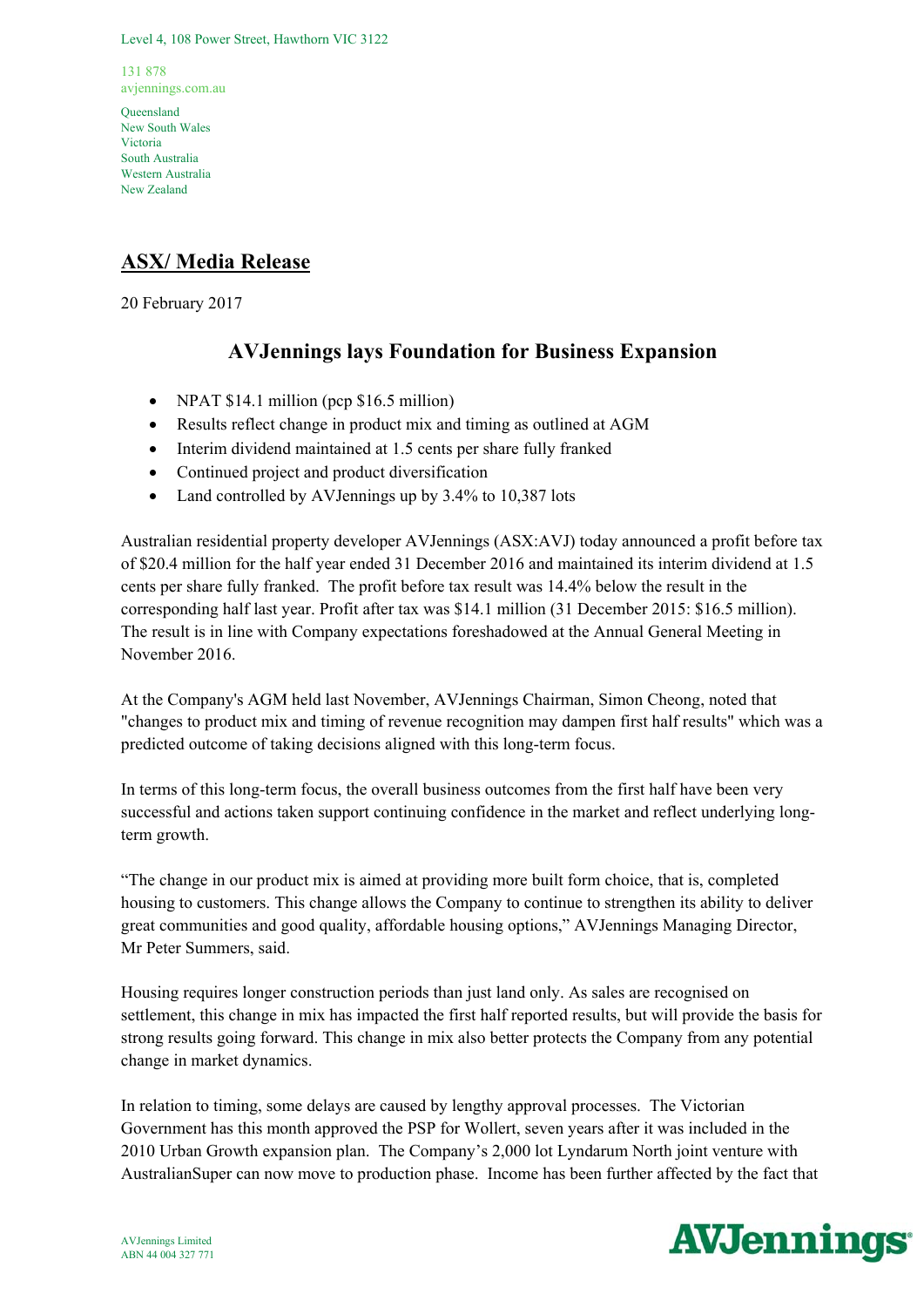six new projects have or will commence in this financial year and nine for 2017 calendar year, compared to one last financial year. Whilst underlying activity levels with respect to these projects have been extensive, in most cases profit recognition will occur in later financial periods.

Looking to the longer term, the Company has continued to acquire significant sites both in terms of scale and type. The land bank grew for the period to 10,387 lots. The recent joint venture for a substantial greenfields site in Jimboomba, approximately 40 kilometres southwest of Brisbane, will underpin the Company's activities in Queensland for the next five years. Civil works on the first stage are expected to commence this calendar year.

Directors have declared a fully franked interim dividend of 1.5 cents per share (previous corresponding period 1.5 cents per share fully franked). The confidence the Board has in the positive outcomes flowing from the work done in the first half, coupled with the result to December 31, has supported this decision. The Directors reaffirm the Company's annual dividend target payout range of 40-50% of profit after tax for financial year 2017.

The after-tax result includes a net \$3.5 million release of impairment provision predominantly driven by projects in New South Wales and South Australia. This is moderately higher than the impairment released in the first half of financial 2016.

## **Operating Momentum**

There continues to be strong demand for our product and we have experienced firmer gross margins in key jurisdictions.

Activity in Melbourne was constrained by lack of stock available for sale, primarily due to planning approval delays in relation to the Lyndarum North project. Revenue was also impacted by timing of revenue recognition for the Company's flagship apartment project, Waterline at Williamstown. This should change in the second half of this financial year with the completion and settlement of the first two stages expected late in the period. These stages are largely sold-out and will realise substantial cash and profitability. The first stage of the new 'Lyndarum North' project virtually sold out within a few hours of its online release in early December 2016.

While Queensland enjoys buoyant market conditions, its turnover and profit contribution dipped because of reduction in inventory available for sale resulting from a greater focus on built form production.

The Company remains confident of a strong second half result and beyond. Work in progress was up half on half to 1,698 lots at balance sheet date (31 December 2015: 1,623 lots). The level of completed unsold stock remains very low at 3.0% of total number of lots under control.

## **Capital Management**

Gearing (net debt/ total assets) remains low at 25.8% (total net debt \$180.8 million). It is up from 17.9% at 30 June 2016 (31 December 2015: 22.9%) reflecting seasonal build-up in production and new acquisitions.

The overwhelming majority of the Company's projects, including sites acquired within the last six months, are under or will, within the forthcoming 12 months, enter active production.